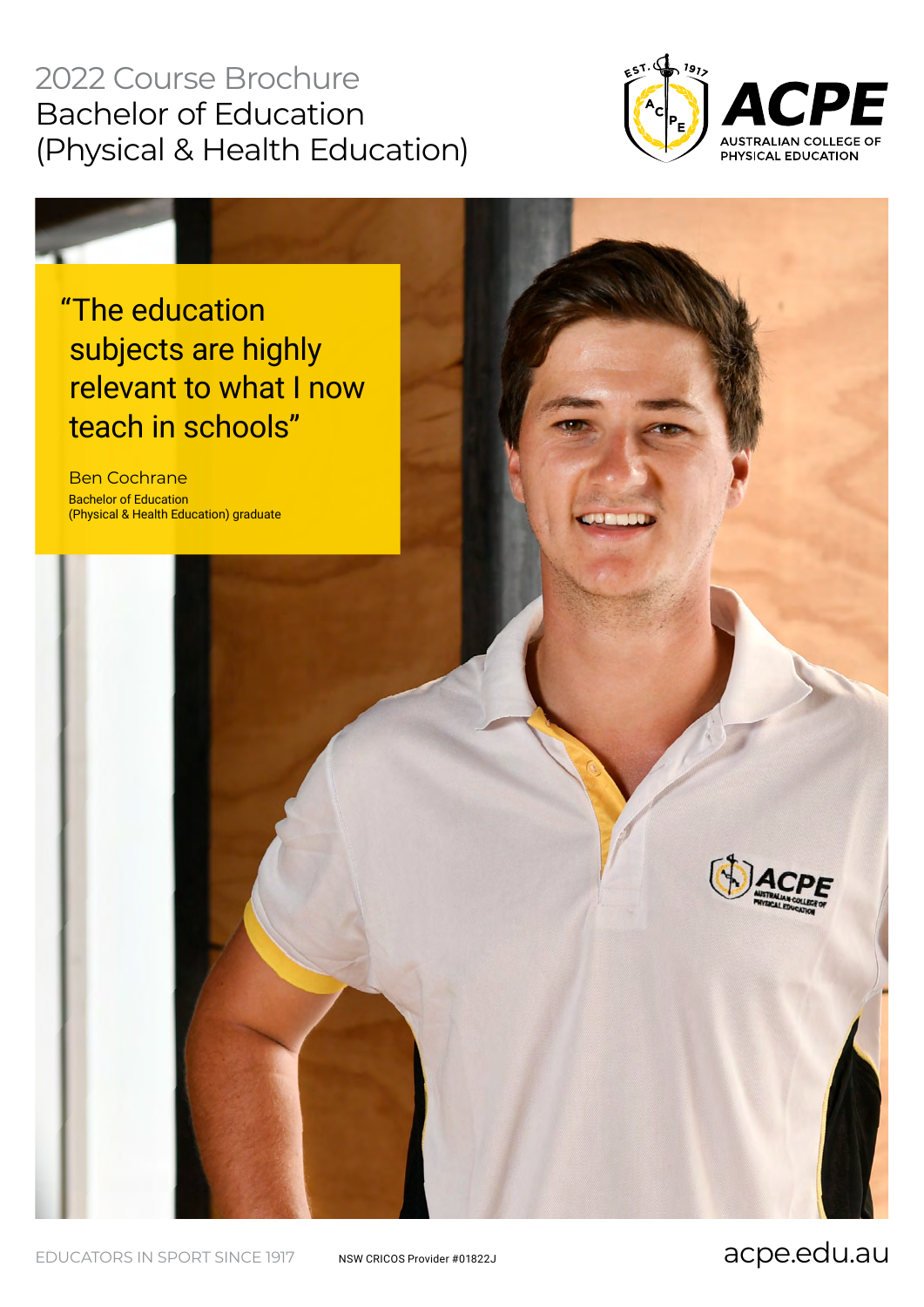The Bachelor of Education (Physical & Health Education) is a specialist professional qualification that accredits you as a Personal Development, Health and Physical Education teacher. This degree develops the requisite pedagogical and unit content knowledge to be a confident, effective and classroom ready PDHPE teacher. To ensure classroom readiness you will undertake school-based professional experience placements throughout their degree.

# COURSE DURATION

4 years full time or part time equivalent.

### STUDY MODE

Face-to-face on campus, selected units available online.

SEMESTER INTAKES

March and August annually on campus.

### FEE-HELP

FEE-HELP Approved, Payment Plans, Upfront payment available.

Tuition payment arrangements must be confirmed upon admission to the college.

# TRANSFER CREDIT

You may apply for an assessment of your prior learning at the time of applying for entry to an award course of the college.

# ENTRY REQUIREMENTS

#### Direct Entry

To be admitted directly into the Bachelor of Education (Physical & Health Education), you must demonstrate one of the following:

- 1. Achieve at least three Band 5 HSC results, **including one in English**; or
- 2. Pass bridging units benchmarked to a Band 5 HSC result; or
- 3. Completion of a NESA approved alternative entry pathway as advised by your prospective university; or
- 4. Have completed a Higher Education Degree.

#### Other Requirements

- 5. You will be required to meet the NSW governments vaccination requirements for placement in NSW schools
- 6. Suitability to Teach Application

#### National Literacy & Numeracy Test

The Literacy & Numeracy Test for Initial Teacher Education Students is designed to assess initial teacher education students' personal literacy and numeracy skills. In NSW all teacher education students are required to pass the test before starting their final professional experience placement. The tests are administered by the Australian Council for Education Research and all details are on the Literacy and Numeracy Test in Initial Teacher Education (LANTITE) website.\*

#### Pathway Entry

If you are applying for an Education Degree and you do not meet the criteria for direct entry, you may be permitted to enroll in a pathway degree (Bachelor of Health and Movement) and apply for transfer at the end of Year 1 under the following conditions:

- 1. Pass all first year units and demonstrate a credit average; or
- 2. A credit average in a full year of academic studies at another institution in a degree with ACPE-equivalent; or
- 3. Pass both the literacy and numeracy components of the official ACER Literacy and Numeracy Initial Teacher Education test (LANTITE).\*

#### ASSESSMENTS

While some units require mid-term and final exams, assessments may also comprise essays, research tasks, practical presentations and dance performances. If you are an online unit sit their final exam at the College or if they live at a distance, under external supervision.

### ONLINE LEARNING

Selected units available online **for students enrolled in courses that are not fully online**. Online units in these courses are taught with a viable cohort of students. If the cohort in these units is too small to ensure an optimal student experience, the College reserves the

right to alter the delivery mode to on campus or mixed mode.

#### CAREER OPPORTUNITIES

Graduates are qualified to pursue a range careers including:

- PDHPE Secondary Teacher
- Specialist PE Primary School Teacher
- Sport Development Officer
- School Sports Coordinator
- Recreation Officer

### ABOUT ACPE

The Australian College of Physical Education (ACPE) is one of the oldest higher education providers in NSW. For more 100 years the College has provided first rate qualifications in physical education (PDHPE), dance education, sports business, health science, health and movement, coaching, applied fitness, and community health. ACPE courses are delivered at its purpose-built campus in Sydney Olympic Park, with a range of courses and individual units offered online.

\*Note: From 2016 all Initial Teacher Education students are required to pass the Government implemented literacy and numeracy test (LANTITE) prior to their final professional experience placement. Students must successfully complete the final professional experience placement to satisfy for the requirements for the Bachelor of Education (Physical & Health Education) course. This test is administered by ACER, not the Australian College of Physical Education. There is a cost associated with taking this external test. The fee for both test components (literacy test and numeracy test) in 2022 is \$196 (GST inclusive). The fee for a single test component (literacy test or numeracy test) in 2022 is \$98 (GST inclusive). More information can be found on the ACER website: teacheredtest.acer.edu.au.



FEE-HELP Available (domestic only)

Selected Units Available Online



Full Time or Part Time Study Load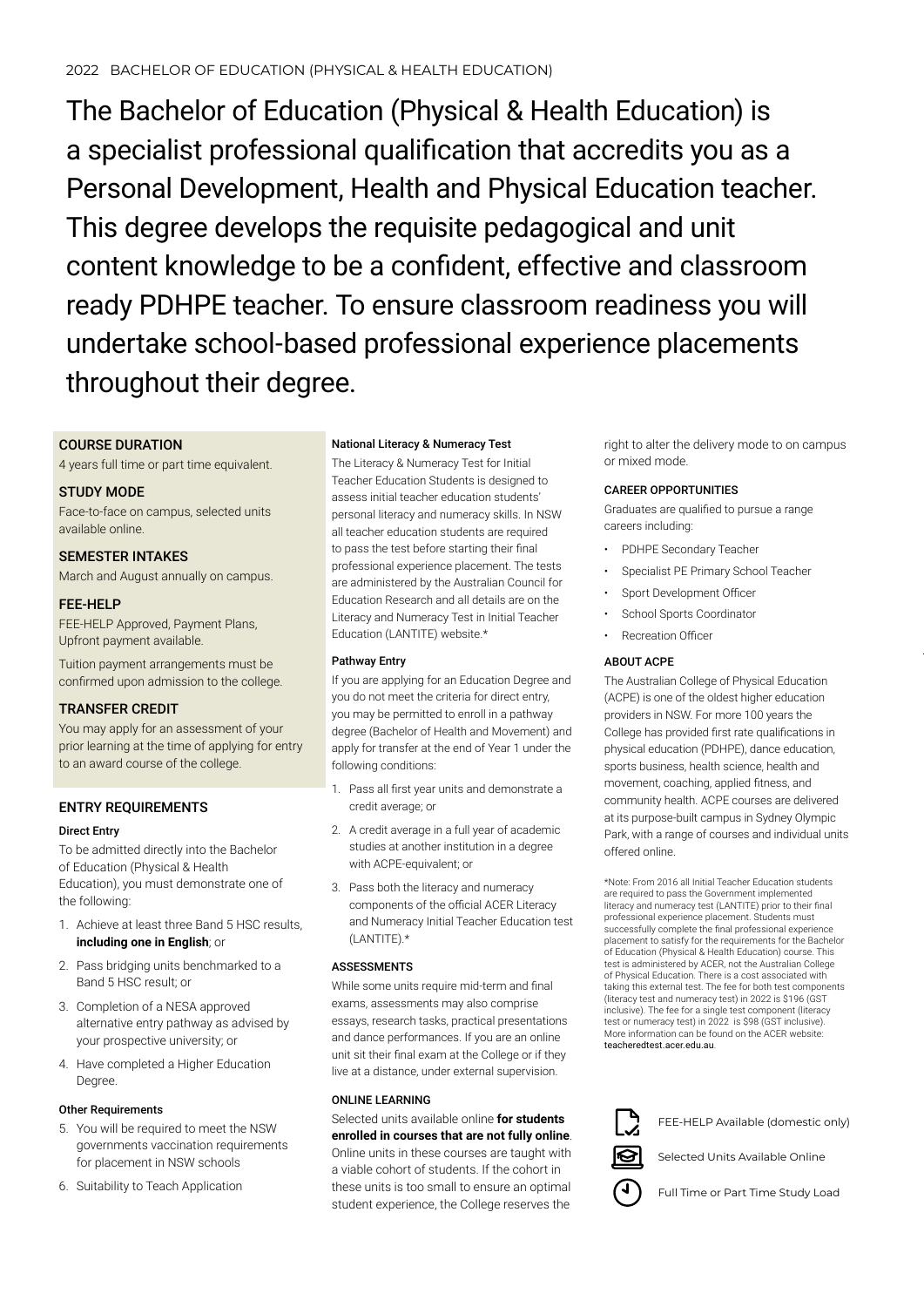# BACHELOR OF EDUCATION (PHYSICAL & HEALTH EDUCATION)

FULL TIME COURSE STRUCTURE

| Code                         | Unit Title                                                         | Contact<br>Hrs/Wk | Credit<br>Points | <b>EFTSL</b> | Pre-req                                           | Online | Campus       |  |  |
|------------------------------|--------------------------------------------------------------------|-------------------|------------------|--------------|---------------------------------------------------|--------|--------------|--|--|
| SEMESTER 1-1ST YEAR          |                                                                    |                   |                  |              |                                                   |        |              |  |  |
| GHS1301                      | Understanding Health                                               | 5                 | 6                | 0.125        | Nil                                               |        | ✓            |  |  |
| <b>HSC1104</b>               | Skill Acquisition                                                  | 3                 | 6                | 0.125        | Nil                                               |        |              |  |  |
| PER1101                      | Principles of Movement                                             | 3                 | 6                | 0.125        | Nil                                               |        |              |  |  |
| <b>PER1106</b>               | Sport and the Social Context                                       |                   | 6                | 0.125        | Nil                                               | ✓      |              |  |  |
| SEMESTER 2-1ST YEAR          |                                                                    |                   |                  |              |                                                   |        |              |  |  |
| GHS1201                      | Health Priorities for Australia                                    | 3                 | 6                | 0.125        | Nil                                               | ✓      | $\checkmark$ |  |  |
| GHS2201                      | Health: A Sociological Perspective                                 | 3                 | 6                | 0.125        | GHS1301                                           | ✓      | ✓            |  |  |
| <b>HSC1202</b>               | Musculoskeletal Anatomy and Physiology                             | 3                 | 6                | 0.125        | Nil                                               |        |              |  |  |
| <b>PER1202</b>               | Theory and Application of Playing and Coaching Sport               | 3                 | 6                | 0.125        | Nil                                               |        | ✓            |  |  |
|                              | <b>SEMESTER 3 – 2ND YEAR</b>                                       |                   |                  |              |                                                   |        |              |  |  |
| EDU1104                      | Introduction to Teaching and Professional Experience               | 3                 | 6                | 0.125        | Nil                                               |        | ✓            |  |  |
| EDU1201                      | Child and Adolescent Development                                   | 3                 | 6                | 0.125        | Nil                                               |        |              |  |  |
| EDU2105                      | Contemporary Youth Health                                          | 3                 | 6                | 0.125        | GHS1301                                           |        |              |  |  |
| <b>PER2101</b>               | Composition and Performance                                        | 3                 | 6                | 0.125        | PER1101 or PER1202                                |        |              |  |  |
| EDUEXP1                      | Professional Experience 1                                          |                   |                  |              | Nil                                               |        | Off-campus   |  |  |
| SEMESTER 4 - 2ND YEAR        |                                                                    |                   |                  |              |                                                   |        |              |  |  |
| <b>EDU2206</b>               | Teaching HPE I                                                     | 3                 | 6                | 0.125        | EDU1104                                           |        | $\checkmark$ |  |  |
| <b>EDU1204</b>               | Learning and Cognition                                             | 3                 | 6                | 0.125        | Nil                                               |        |              |  |  |
| <b>GHS2202</b>               | Principles of Health Promotion                                     | 3                 | 6                | 0.125        | GHS1301                                           |        |              |  |  |
| <b>HSC1201</b>               | Application of Maths and Statistics for Health and Sport           | 3                 | 6                | 0.125        | Nil                                               |        |              |  |  |
| EDUEXP2                      | Professional Experience 2                                          |                   |                  |              | EDUEXP1 & EDU2206                                 |        | Off-campus   |  |  |
|                              | <b>SEMESTER 5 - 3RD YEAR</b>                                       |                   |                  |              |                                                   |        |              |  |  |
| EDU2104                      | Advanced Classroom Skills                                          | 3                 | 6                | 0.125        | EDU1104                                           |        | ✓            |  |  |
| EDU2106                      | Teaching Physical Activity and Sport                               | 3                 | 6                | 0.125        | PER1202                                           |        |              |  |  |
| GHS2104                      | Youth Health and Resilience                                        | 3                 | 6                | 0.125        | GHS1301                                           |        |              |  |  |
| EDU2107                      | Student Diversity and Sociocultural Influences                     | 3                 | 6                | 0.125        | EDU2101                                           |        |              |  |  |
| EDUEXP3                      | Professional Experience 3                                          |                   |                  |              | EDUEXP2                                           |        | Off-campus   |  |  |
|                              | SEMESTER 6 - 3RD YEAR                                              |                   |                  |              |                                                   |        |              |  |  |
| EDU3207                      | Teaching HPE II                                                    | 3                 | 6                | 0.125        | EDU2206                                           |        | ✓            |  |  |
| <b>EDU3208</b>               | Applied Biomechanics & Sports Medicine in PDHPE                    | 3                 | 6                | 0.125        | <b>HSC1202</b>                                    |        |              |  |  |
| <b>EDU3209</b>               | Literacy & Numeracy for Learning & Teaching                        | 3                 | 6                | 0.125        | EDU2206                                           |        |              |  |  |
| PER2301                      | Athletics and Aquatics Specialisation                              | 3                 | 6                | 0.125        | <b>HSC1202</b>                                    |        |              |  |  |
| <b>SEMESTER 7 - 4TH YEAR</b> |                                                                    |                   |                  |              |                                                   |        |              |  |  |
| <b>HSC2103</b>               | Applied Exercise Physiology                                        | 3                 | 6                | 0.125        | <b>HSC1202</b>                                    |        | $\checkmark$ |  |  |
| EDU4101                      | Principles and Practices in Assessment and Reporting               | 3                 | 6                | 0.125        | EDU3207                                           |        |              |  |  |
| EDU4103                      | Teaching Students with Special Needs in the Inclusive<br>Classroom | 3                 | 6                | 0.125        | EDU3207                                           |        | ✓            |  |  |
| GHS2102                      | Health and Activity for Diverse Populations                        | 3                 | 6                | 0.125        | GHS1201                                           |        | $\checkmark$ |  |  |
| <b>SEMESTER 8 - 4TH YEAR</b> |                                                                    |                   |                  |              |                                                   |        |              |  |  |
| EDU3201                      | Aboriginal and Torres Strait Islander Education                    | 3                 | 6                | 0.125        | EDU2107                                           |        | $\checkmark$ |  |  |
| <b>EDU4202</b>               | Community and Family Studies                                       | 3                 | 6                | 0.125        | EDU3207                                           |        |              |  |  |
| <b>EDU4205</b>               | Professional Learning and Leadership in Education                  | 3                 | 6                | 0.125        | EDU3207                                           |        |              |  |  |
| <b>EDU4204</b>               | Transition to Teaching                                             | 3                 | 6                | 0.125        | EDU4101 and EDU3207 and EDUEXP3;<br>EDUEXP4       |        |              |  |  |
| EDUEXP4                      | Professional Experience 4                                          |                   |                  |              | LANTITE and EDUEXP3 and EDU3207; coreq<br>EDU4204 |        | Off-campus   |  |  |

#### **International Students Additional Information**

If you are an international student and would like to enrol at ACPE, you will have to meet both academic entry requirements and English language proficiency requirements. In addition to these two criteria, you have to meet the inherent course requirements and any course specific criteria, e.g. For Dance degrees and Education

degrees. For more information please visit **https://acpe.edu.au/admissions/international-students/**

**\*Study loads vary for domestic and international students for more information contact ACPE. International students may not enrol in fully online courses.** 

**\*\*This degree enables graduates to teach in NSW schools. International students should investigate the requirements for teachers in their home country**

#### **Domestic Students**

HOW TO APPLY?

1300 302 867 Apply online at acpe.edu.au **International Students** +61 2 9739 3314

international@acpe.edu.au